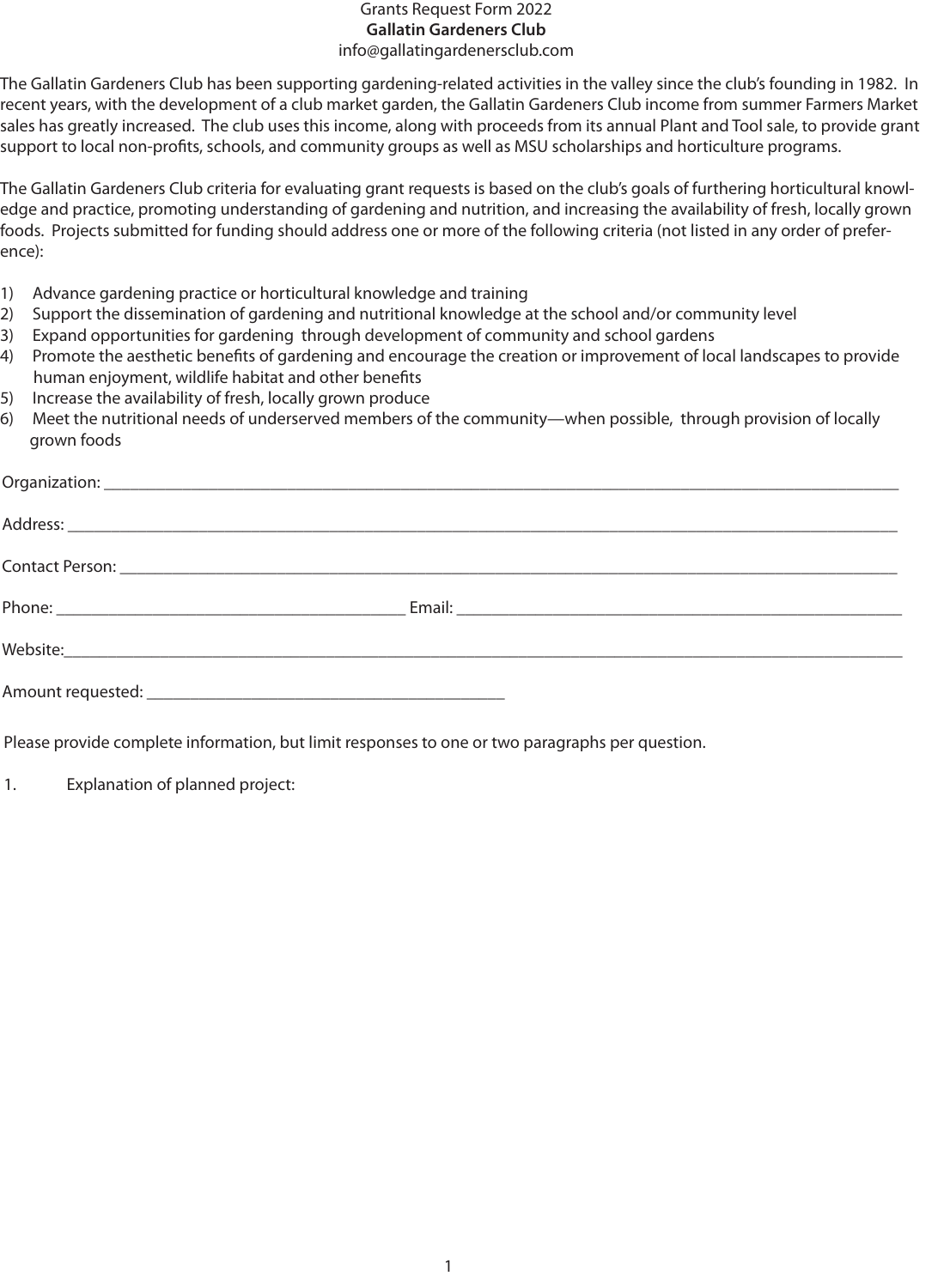2. What is the goal or desired outcome of this project/program: How will you evaluate the success of the project/program?

3. If this project requires upkeep (such as a garden), how will you keep it maintained on an ongoing basis?

4. How was the project cost determined: (Quotes/estimates, retail/wholesale cost etc. )